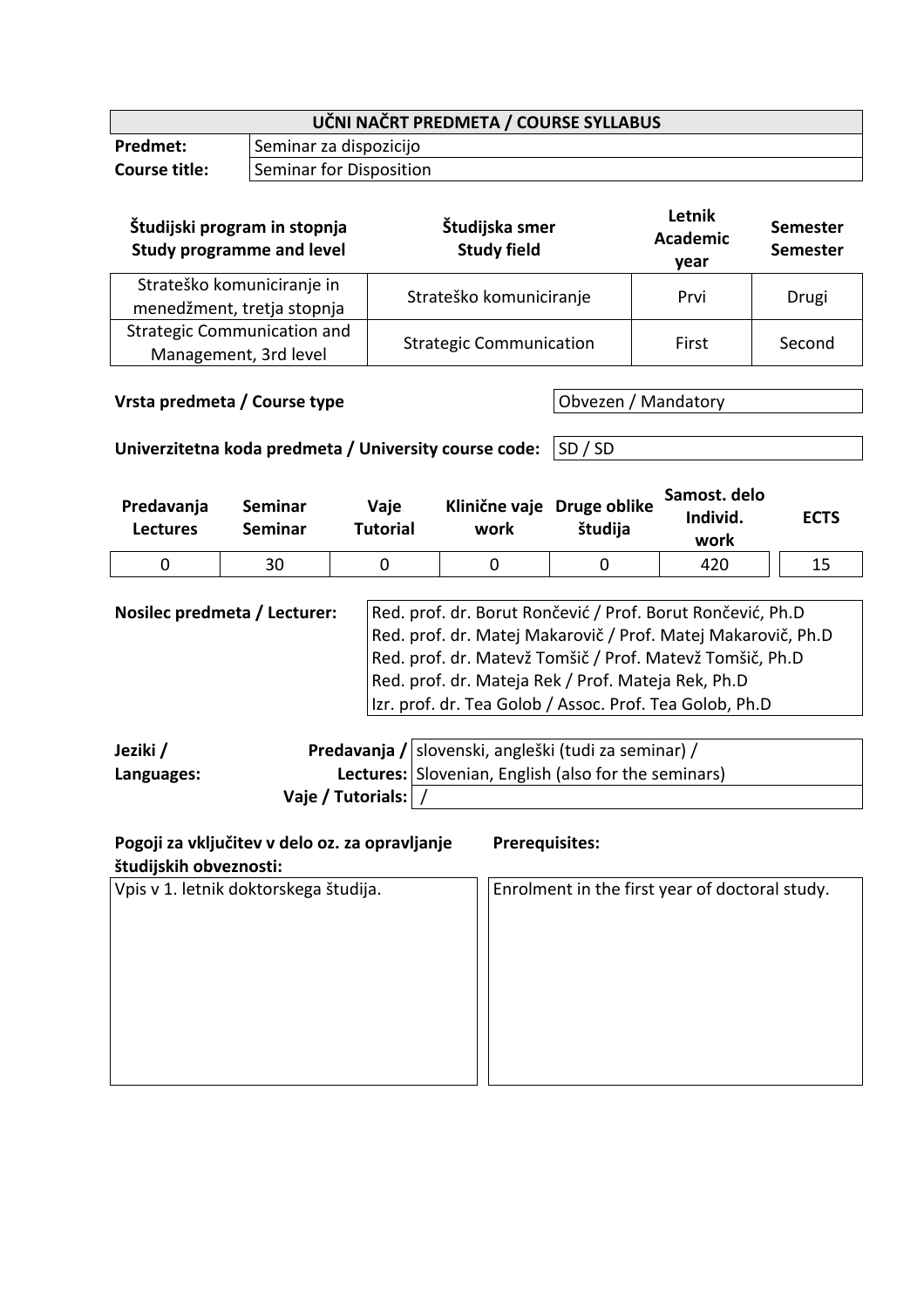Predmet je neposredno podrejen cilju priprave doktorske disertacije in se pri tem osredotoča na proces priprave dispozicije zanjo. Ker temelji priprava dispozicije predvsem na individualnem delu, zahteva obsežno individualno zbiranie, urejanie in študij virov. Doktorski študent mora temeljna znanja za pripravo zahtevnejših teoretskih in raziskovalnih nalog sicer že imeti, v okviru tega predmeta pa se nadgradijo s tistimi, ki so potrebna za pripravo načrta (dispozicije) doktorske disertacije.

Ker je doktorsko delo nujno izrazito ustvarjalen in inovativen projekt, saj mora prispevati samostojen doprinos k obstoječem znanstvenem znanju in ne le (re)kombinacijo že obstoječih znanj, bo v prvem delu izvedbe predmeta izpostavljena teorija in praksa ustvarjalnosti – tako na splošni ravni, kot na aplikaciji na zahteve doktorskega študija in doktorske disertacije. Oblika dela pri tem temelji na kombinaciji predavanj, individualnega študija in (pisnega) reflektiranja relevantne literature ter seminarskega dela.

V nadaljevanju sledi neposredno delo na pripravi dispozicije. Študenti se pri tem najprej seznanijo z možnimi formami dispozicije, tako da na praktičnih primerih kritično analizirajo razpoložljive dispozicije in disertacije. Nato pa prek intenzivnega individualnega dela in soočanja idej na seminarju oblikujejo osnutke svojih dispozicij in so pri tem posebej pozorni na naslednje elemente dispozicije:

- formulacija in utemeljitev relevantnosti raziskovalnega vprašanja in ciljev disertacije,
- formulacija hipotez,
- izbira in utemeljitev raziskovalnih metod,

# **Vsebina: Content (Syllabus outline):**

The course is directly subordinated to the goal of preparing a doctoral dissertation and focuses on the process of preparing a disposition for it. As the preparation of the disposition is based primarily on individual work, it requires extensive individual collection, editing and study of resources. The doctoral student must already possess the basic knowledge for the preparation of more demanding theoretical and research tasks, but within this course they are upgraded with those required for the preparation of the disposition of the doctoral dissertation.

Since the doctoral thesis is distinctively a highly creative and innovative project, as it must present an independent contribution to existing scientific knowledge and not just a (re) combination of existing knowledge, the first part of the course will highlight the theory and practice of creativity - both on a general level as well as the application of the doctoral study and dissertation requirements. The form of work is based on a combination of lectures, individual study and (written) reflection on relevant literature and seminar work.

This is followed by direct work on the preparation of the disposition. Students first become acquainted with possible forms of a disposition by critically analyzing available dispositions and dissertations on practical examples. Through intensive individual work and confrontation of ideas at the seminar, they afterwards form drafts of their dispositions, paying special attention to the following elements of a disposition:

- formulation and substantiation of the relevance of the research question and the goals of the dissertation,
- formulation of hypotheses,
- selection and justification of research methods,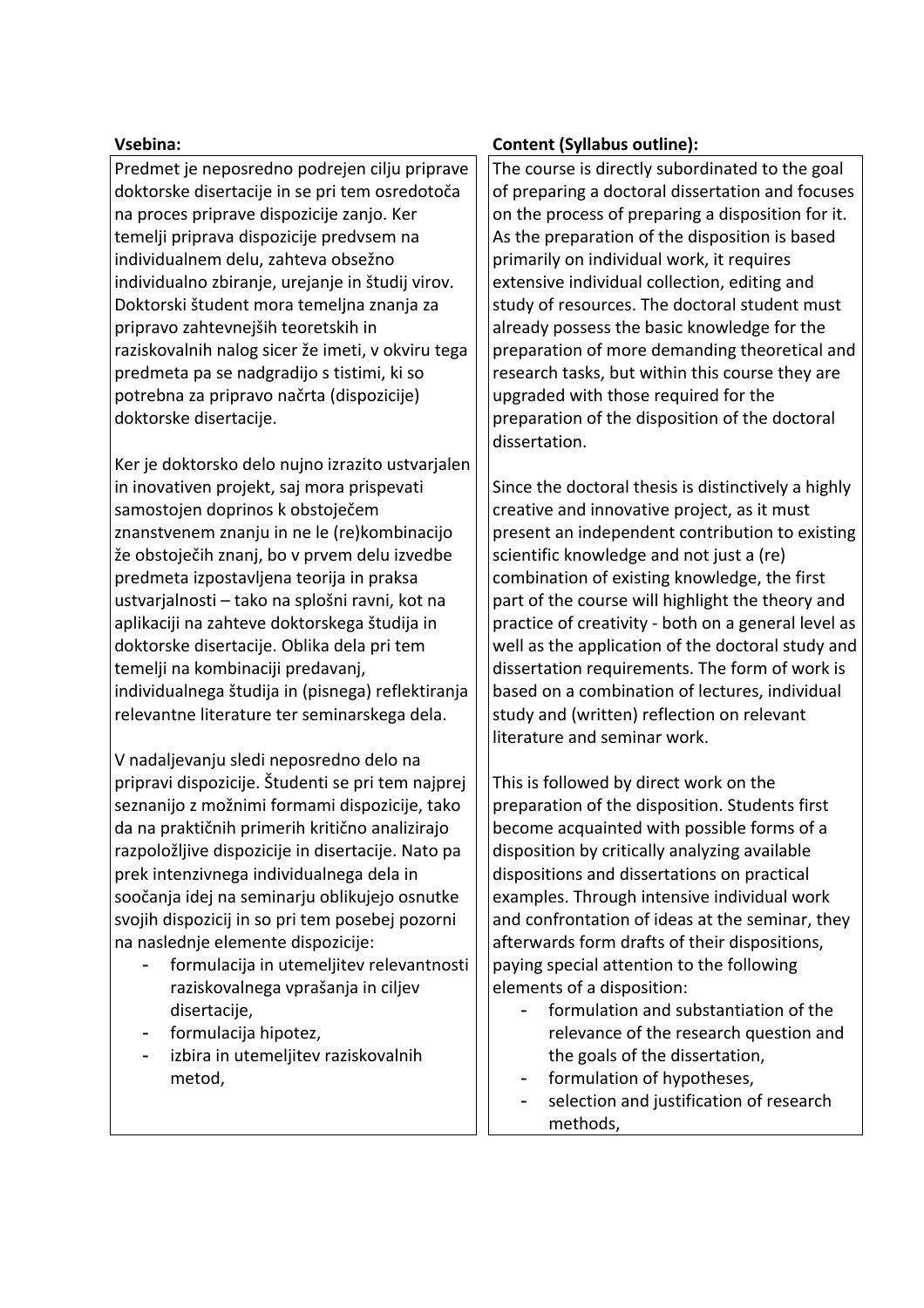| $\sim$ | pregled dosedanje relevantne          |
|--------|---------------------------------------|
|        | literature in drugih virov, pomembnih |
|        | za disertacijo,                       |

- načrtovanje dela na doktorski disertaciji.
- strukturiranje doktorske disertacije,
- ocena, v katerih elementih bi lahko disertacija prinesla nova znanstvena spoznanja.

Dolga, negotova in zahtevna pot od dispozicije do disertacije – ključni izzivi in zanke.

Diskusija – Zaključne opombe, komentarji in nasveti za nadaljnje delo na doktoratu.

review of current relevant literature and other sources relevant to the dissertation,

- planning work on a doctoral dissertation
- structuring the doctoral dissertation,
- assessment of the elements in which the dissertation could bring new scientific findings.

A long, uncertain and difficult path from the disposition of the doctoral thesis – crucial challenges and pitfalls.

Discussion – closing remarks, comments and suggestions for further work on thesis.

# **Temeljna literatura in viri / Foundational literature and sources:**

Pope, Catherine (2020): *How to Finish Your PhD.* Catherine Pope Limited.

Walshaw, Margaret (2012): *Getting to Grips with Doctoral Research.* Basingstoke: Palgrave Macmillan.

Kuhn, Thomas (2012): *The Structure of Scientific Revolutions*. Chicago: Chicago University Press.

Murray, Rowena (2010): *How to Write a Thesis*, second edition. Maidenhead & NY: Open University Press & McGraw-Hill Education.

Blaxter, Loraine, Hughes, Christina, Tight, Malcolm (2009): *How to Research*, third edition. Maidenhead & NY: Open University Press & McGraw-Hill Education.

Piantanida, Maria, Garman, Noreen B. (2009): *The Qualitative Dissertation: a guide for students and faculty*, second edition. London: SAGE.

Finn, John A. (2008): *Getting a PhD: An action plan to help manage your research, your supervisor and your project*. London & NY: Routledge.

Brewer, Robert (2007): *Your PhD Thesis*. Abergele: Studymates Ltd.

Lunenburg, Fred C. and IRBY, Beverly J. (2008): *Writing a Successful Thesis or Dissertation: Tips and Strategies for Students in the Social and Behavioral Sciences*. Thousand Oaks, CA: Corwin.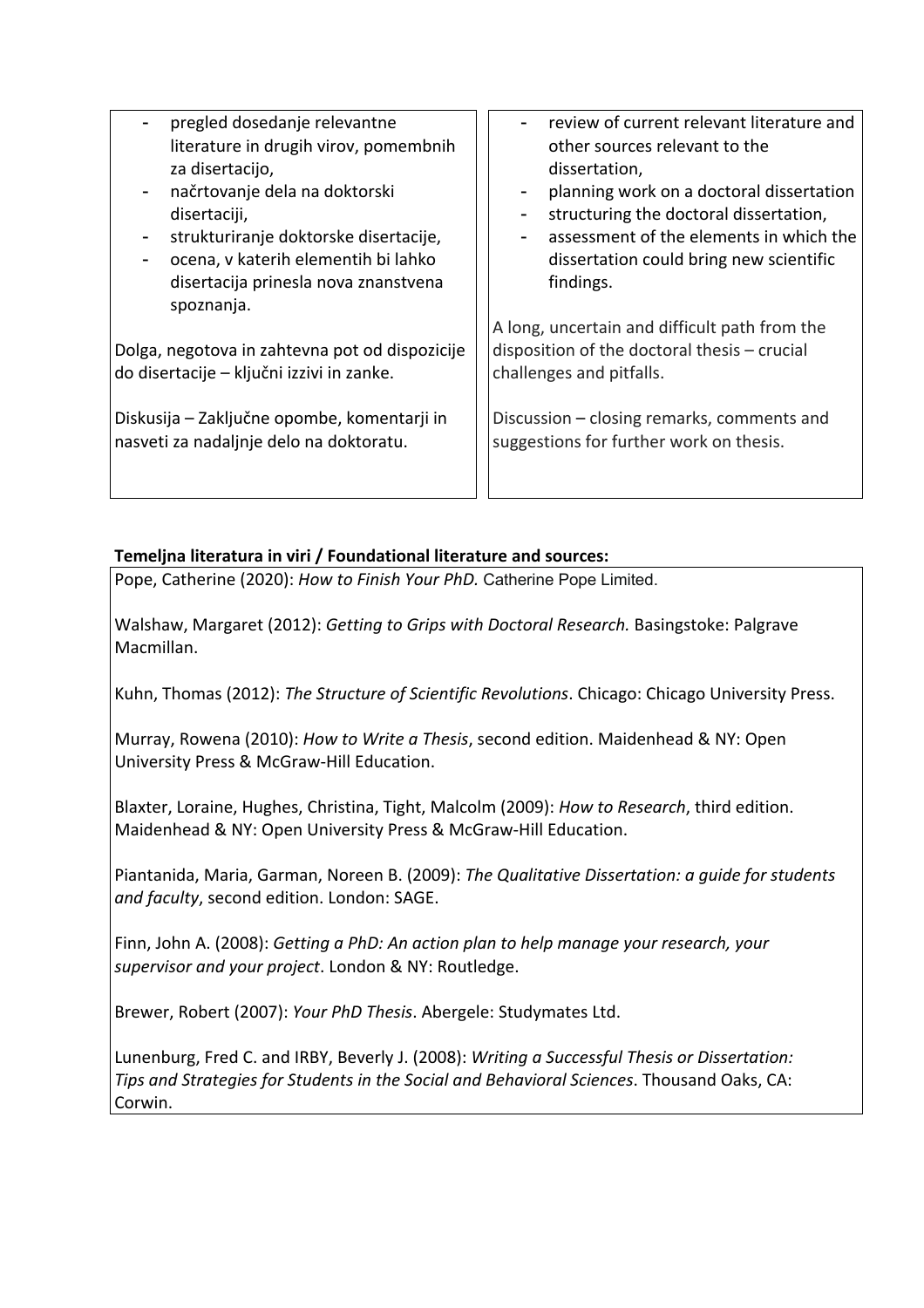| Cilji in kompetence:                           | <b>Objectives and competences:</b>                  |
|------------------------------------------------|-----------------------------------------------------|
| Pridobitev splošnih kompetenc:                 | Acquisition of general competences:                 |
| - sposobnost identificiranja danega            | - ability to identify a given research problem, its |
| raziskovalnega problema, njegove analize ter   | analysis and possible solutions;                    |
| možnih rešitev;                                | - creation of new knowledge which represents a      |
| - ustvarjanje novega znanja, ki pomeni         | relevant contribution to the development of         |
| relevanten prispevek k razvoju znanosti;       | science;                                            |
| - sposobnost obvladanja standardnih metod,     | - ability to master standard methods,               |
| postopkov in procesov raziskovalnega dela na   | procedures and processes of research work in        |
| področju strateškega komuniciranja oziroma     | the field of strategic communication or             |
| menedžmenta;                                   | management;                                         |
| - razvoj veščin in spretnosti v uporabi znanja | - development of skills in the application of       |
| na raziskovalnem področju strateškega          | knowledge in the research field of strategic        |
| komuniciranja oziroma menedžmenta;             | communication or management;                        |
| - zavezanost profesionalni etiki;              | - commitment to professional ethics;                |
| - sposobnost predstavitve pridobljenih         | - ability to present the obtained scientific        |
| znanstvenih izsledkov v obliki publikacij v    | results in the form of publications in scientific   |
| znanstveni periodiki.                          | periodicals.                                        |
|                                                |                                                     |
| Pridobitev predmetno specifičnih kompetenc:    | Acquisition of course-specific competences:         |
| - sposobnost samostojnega raziskovalno-        | - ability of independent research and               |
| razvojnega dela in vodenje raziskovalne        | development work and leading a research             |
| skupine;                                       | group;                                              |
| - poznavanje pomena kakovosti in               | - knowledge of the importance of quality and        |
| prizadevanje za kakovost strokovnega dela      | striving for the quality of professional work       |
| skozi avtonomnost, (samo) kritičnost,          | through autonomy, (self) criticality, (self)        |
| (samo)refleksivnost in (samo)evalviranje v     | reflexivity and (self) evaluation in professional   |
| strokovnem delu;                               | work;                                               |
| - sposobnost za reševanje konkretnih           | - the ability to solve concrete research            |
| raziskovalnih problemov na različnih področjih | problems in different fields of communication       |
| komuniciranja v sodobni družbi.                | in contemporary society.                            |
|                                                |                                                     |
|                                                |                                                     |

| Predvideni študijski rezultati:                                                                                                                                                                                             | <b>Intended learning outcomes:</b>                                                                                                                       |
|-----------------------------------------------------------------------------------------------------------------------------------------------------------------------------------------------------------------------------|----------------------------------------------------------------------------------------------------------------------------------------------------------|
| Znanje in razumevanje:                                                                                                                                                                                                      | Knowledge and understanding:                                                                                                                             |
| Študent/študentka:<br>Razume teorijo in prakso ustvarjalnega<br>procesa v povezavi z doktorsko disertacijo<br>Pripravi osnutek in ustrezno končno verzijo<br>$\overline{\phantom{a}}$<br>dispozicije doktorske disertacije. | The student:<br>Understands the theory and practice of the<br>$\overline{\phantom{a}}$<br>creative process in connection with a<br>doctoral dissertation |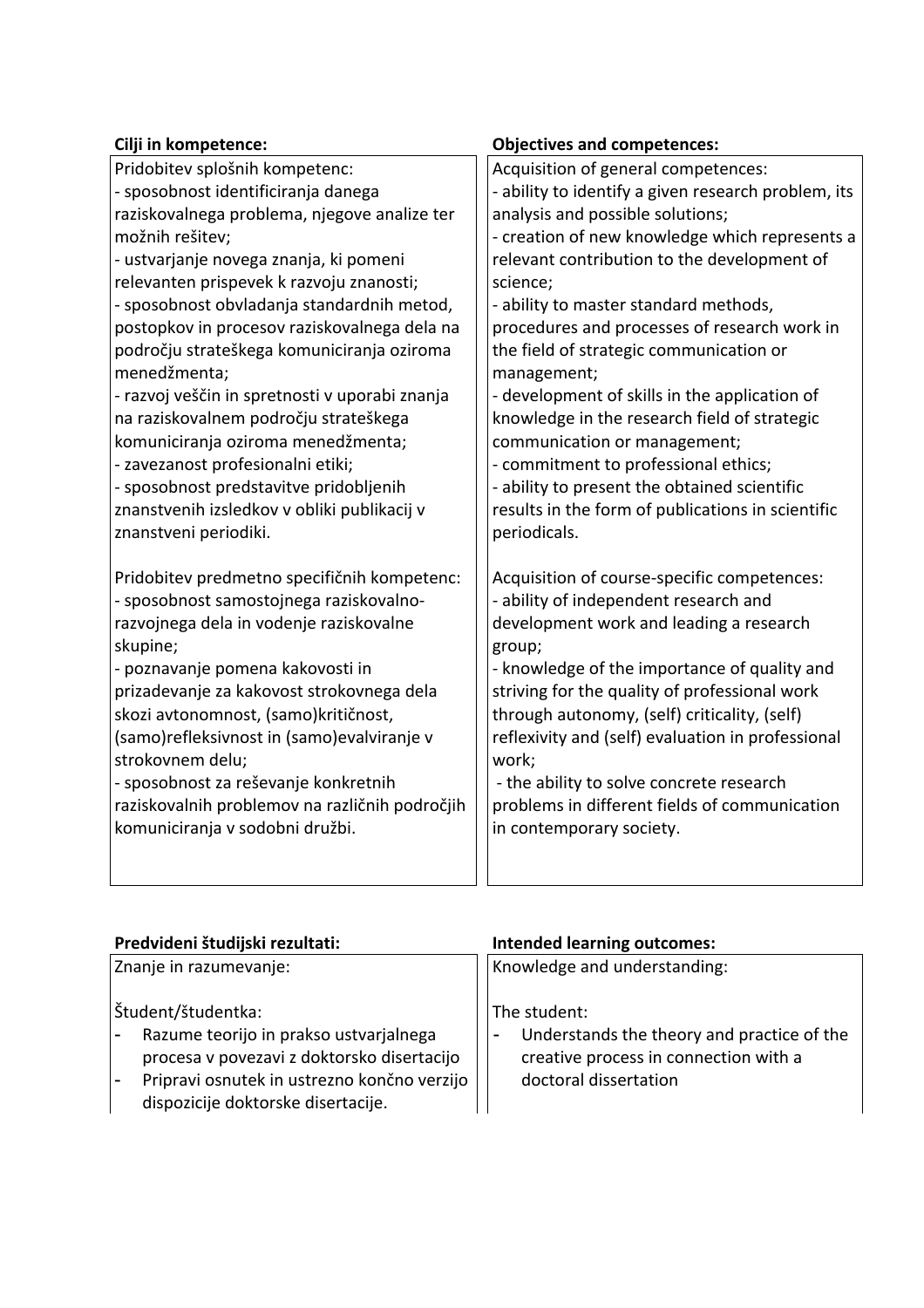| Prepares a draft and the corresponding final<br>version of the doctoral dissertation<br>disposition. |
|------------------------------------------------------------------------------------------------------|
|                                                                                                      |

# **Metode poučevanja in učenja: Learning and teaching methods:**

- *predavanja* z aktivno udeležbo doktorandov (razlaga, diskusija, vprašanja, primeri, reševanje problemov);
- *seminarsko delo* (refleksija izkušenj, projektno delo, timsko delo, metode kritičnega mišljenja, diskusija, sporočanje povratne informacije, dodatna razlaga);
- *uporaba spletne učilnice* oziroma drugih sodobnih IKT orodij;
- *individualno delo študentov* (samostojen študij literature, priprava razširjene raziskovalne naloge).

- *lectures* with active participation of doctoral students (explanations, discussion, cases, problem-solving); - *seminar work* (reflecting experience, project work, team work, methods of critical thinking, discussions, reporting feedback information, additional explanations); use of online classroom or other contemporary ICT tools;
	- *individual students' research work* (independent study of literature, preparing the extended research paper).

# Delež (v %) /

| Načini ocenjevanja:                                                                                   | Weight (in %) | Assessment:                                                                                                          |
|-------------------------------------------------------------------------------------------------------|---------------|----------------------------------------------------------------------------------------------------------------------|
| Način (pisni izpit, ustno izpraševanje,                                                               |               | Type (examination, oral, coursework,                                                                                 |
| naloge, projekt):                                                                                     |               | project):                                                                                                            |
| Ustni izpit (zagovor izdelanega<br>$\bullet$<br>osnutka lastne dispozicije<br>doktorske disertacije). | 100 %         | Oral exam (the defence of the<br>improved draft of his/her own<br>disposition of proposed doctoral<br>dissertation). |
| Ocenjevalna lestvica – skladno s                                                                      |               |                                                                                                                      |
| Pravilnikom o preverjanju in                                                                          |               | The grading scale $-$ in accordance with                                                                             |
| ocenjevanju znanja.                                                                                   |               | the Rules for verification and evaluation<br>of knowledge.                                                           |
|                                                                                                       |               |                                                                                                                      |
|                                                                                                       |               |                                                                                                                      |

### **Reference nosilca / Lecturer's references:**